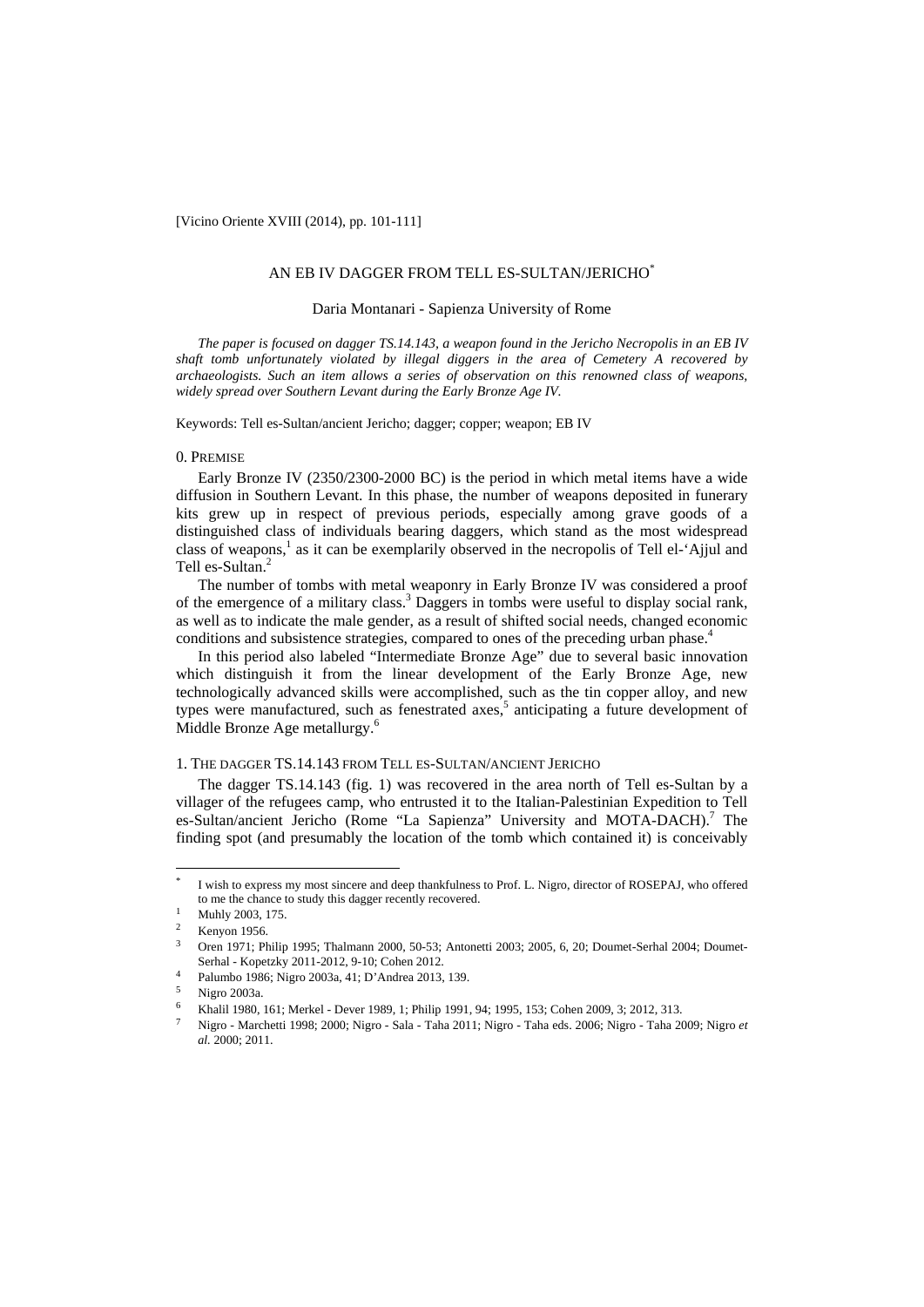Area A of Early and Middle Bronze Ages necropolis of Jericho. The weapon is an almost complete short dagger, attributable, as it is argued below  $(\S 2)$ , to the group of the EB IV simple type well-known at the site in funerary repertoires.

# 1.1. *Dagger TS.14.143 in detail*

Class: short dagger; type: simple tang - 4 rivets (?); site: Tell es-Sultan/Jericho; field number: TS.14.143; site period: Sultan IIId1 (?); type of context: funerary (shaft individual tomb); length: tang 2.5 cm, blade preserved 7.9 cm; width: tang max preserved 1.9 cm, blade 2.3 cm; thickness: tang 0.3 cm, blade 0.25 cm; weight: 23 g; state of preservation: middling; date: EB IVA (?).

The dagger TS.14.143 is preserved little more than half of its reconstructed full length (19.5 cm; see below). It is damaged on a side of the tang, and the tip is unfortunately broken. Four rivets originally were placed on two rows in the tang, as it is still recognizable even though the weapon surface is corroded (fig. 4). In the lower row one rivet hole is visible, and the other one is partially detectable in the fractured section; in the upper row, the first rivet hole is placed 1.3 cm above the other preserved in the lower row, and a second one is symmetrically placed on the opposite end, above the broken part (fig. 2).

The tang has a quadrangular, nearly trapezoidal, shape showing the maximum width just in front of the upper row of rivets. Holes for rivets, occluded by corrosion products, had a circular shape, as like it is attested in other specimens, $\delta$  to accommodate them which usually have a quadrangular cross-section.<sup>9</sup>

The cross-section of the weapon is thin and flattened along its overall length.

On the basis of dimensions of tang and of preserved blade, and comparing to ones of some daggers known, the original length of the blade had to be roughly 17 cm, and the whole length of the weapon had to be around 19.5 cm (fig. 3).

As far as it concerns the material composition of the dagger, corrosion analysis suggests that it was made by an alloyed copper, probably with arsenic, a quite common feature in respect of attestation in the Jericho Necropolis during EB IV (§§ 2.-3.).

# 2. EARLY BRONZE AGE SOUTHERN LEVANTINE DAGGERS

The weapon can be ascribed to the functional class defined as close-range weapons,<sup>10</sup> a kind of weaponry which began to appear since initial phase of the Early Bronze Age, primarily in funerary and ritual contexts.

Such class of copper (and in some cases copper-alloyed) weapons is characterized by the short length of the blade (up to 18 cm in the case of short daggers, and from 20 cm up to

 $\overline{\phantom{a}}$ 

<sup>8</sup> See for example round holes in daggers from Tomb 1570 at Tell el-Ajjul (Petrie 1932, pl. XI:54), and from Great Cave 1001 at Tell el-Jazari (Rowe 1935, pl. IV).<br>Nigro 2003b, 69. See for example squared rivets in daggers from Tomb SE.1 at Tiwal esh-Sharqi (Tubb 1990,

fig. 40b), and Tomb 64 at Tell el-'Umeiri (Dubis 2002, fig. 11.2:7). 10 Burke 2008, 41.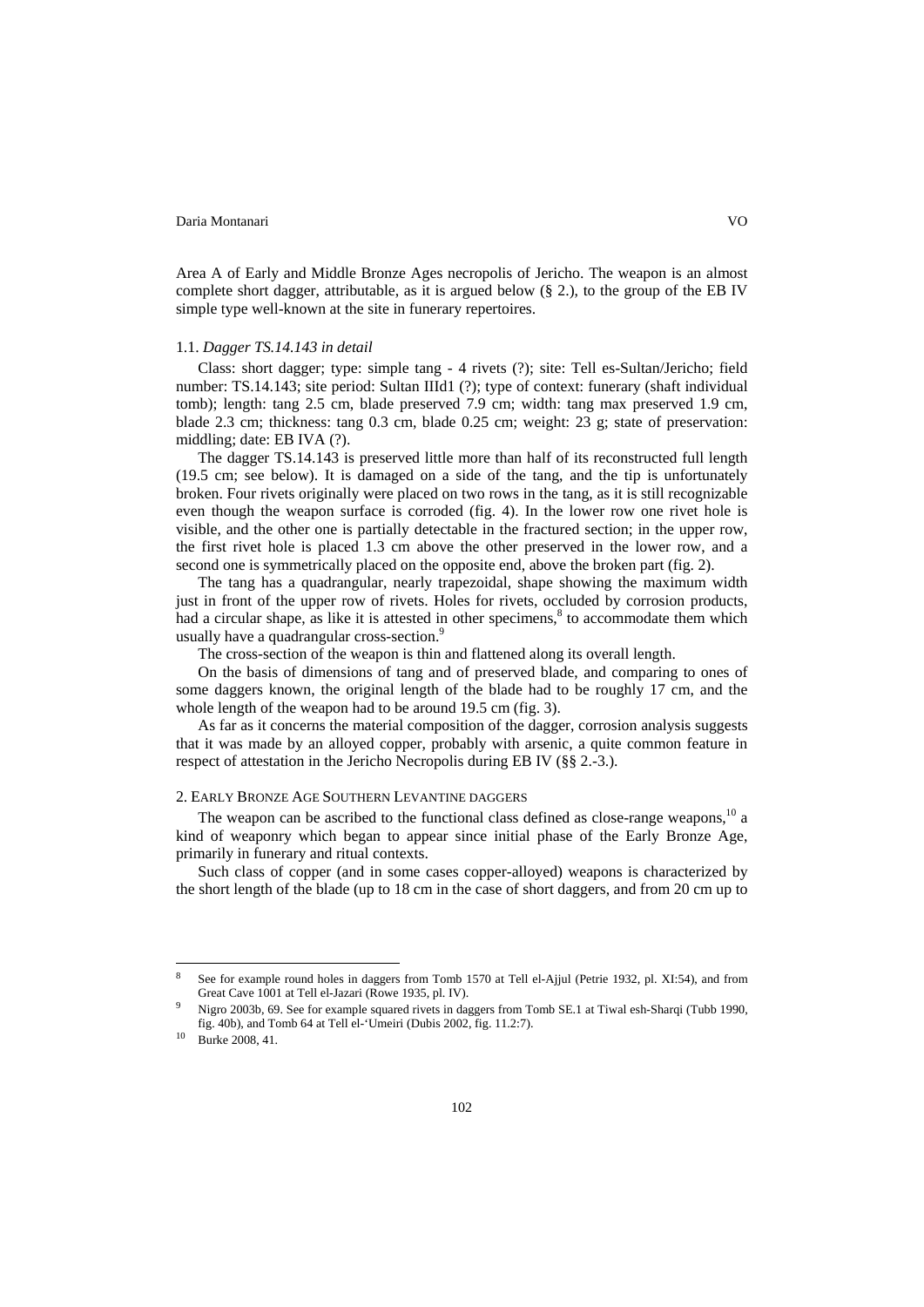30 cm for the regular type).<sup>11</sup> Daggers types can be also subdivided according to the composition of the metal (copper, arsenical copper, and tin copper).

A further mean of classification is the tang or the stick which allowed to fix the handle to the metal blade.<sup>12</sup> The tang could be simple, developed, or peduncolar.

The simple group usually has a plain blade naturally linked to the tang. This part can culminate either in a round or in a quadrangular shape, wearing in most cases four rivets placed on two rows, as it is the case of the dagger from Jericho, or less frequently six on three rows; more rarely rivets are three arranged in a triangle. In this group, short and regular blade types are equally represented. The blade has generally a lenticular or lozenge shaped cross-section, especially in the short type; the regular type exhibits sometimes a midrib. Daggers with simple tang in the period between EB I-III were made mainly of copper, and of arsenical copper (with a low arsenic content); during the subsequent phase of EB IV, they were made mainly of arsenical copper with a percentage of arsenic generally encompassed between 1.5% and <5%, and secondly of tin copper with a highly variable percentage of tin  $(>3\%$  up to  $15\%)$ <sup>13</sup>

Dagger TS.14.143 shares its diagnostic features with such simple type. The tang and blade lengths allow the attribution of the weapon to the short daggers group.

# 2.1. *EB daggers of simple type from Tell es-Sultan/ancient Jericho*

The class represented by TS.14.143 is well illustrated in the Jericho Necropolis. Daggers collected in the necropolis of Tell es-Sultan (tab. 1) may illustrate in a very clear way the simple type of short and regular daggers. The tang can be either rounded or quadrangular shaped, wearing in most cases four rivets placed on two rows; in a few cases rivets could be three, arranged in a triangle, or six on three rows. Some blades present midribs.

The quadrangular tang is frequently associated to the presence of four rivets, of midribs, in the simple group specimens from the Jericho Necropolis, which are predominantly of the regular type.

Daggers from EB Tell es-Sultan/Jericho were basically made of copper and arsenical copper, just a few specimens made of tin copper are known. Among arsenical copper items, two clusters can be detected according to the content of arsenic: one shows an average percentage of arsenic at 2%, and another has an average percentage of arsenic at 4%. These data allow to distinguish three groups: it might be tentatively attributed to different chronological phases. The latest one is the one including tin copper, which thus appear as a later introduction in EB IV development.

 $\overline{a}$ 

<sup>11</sup> These daggers are represented by types 18 of Maxwell-Hyslop's classification (1946, 21), 2 of Philip's typology (1989, 103-104), and by P.3 and P.5 listed by Gernez (2007, 472-480, 482-486).<br><sup>12</sup> Tubb 1990, 95.

<sup>13</sup> These data derive from main publications: Kenyon 1960; 1965; Khalil 1980; Philip 1989; 1991.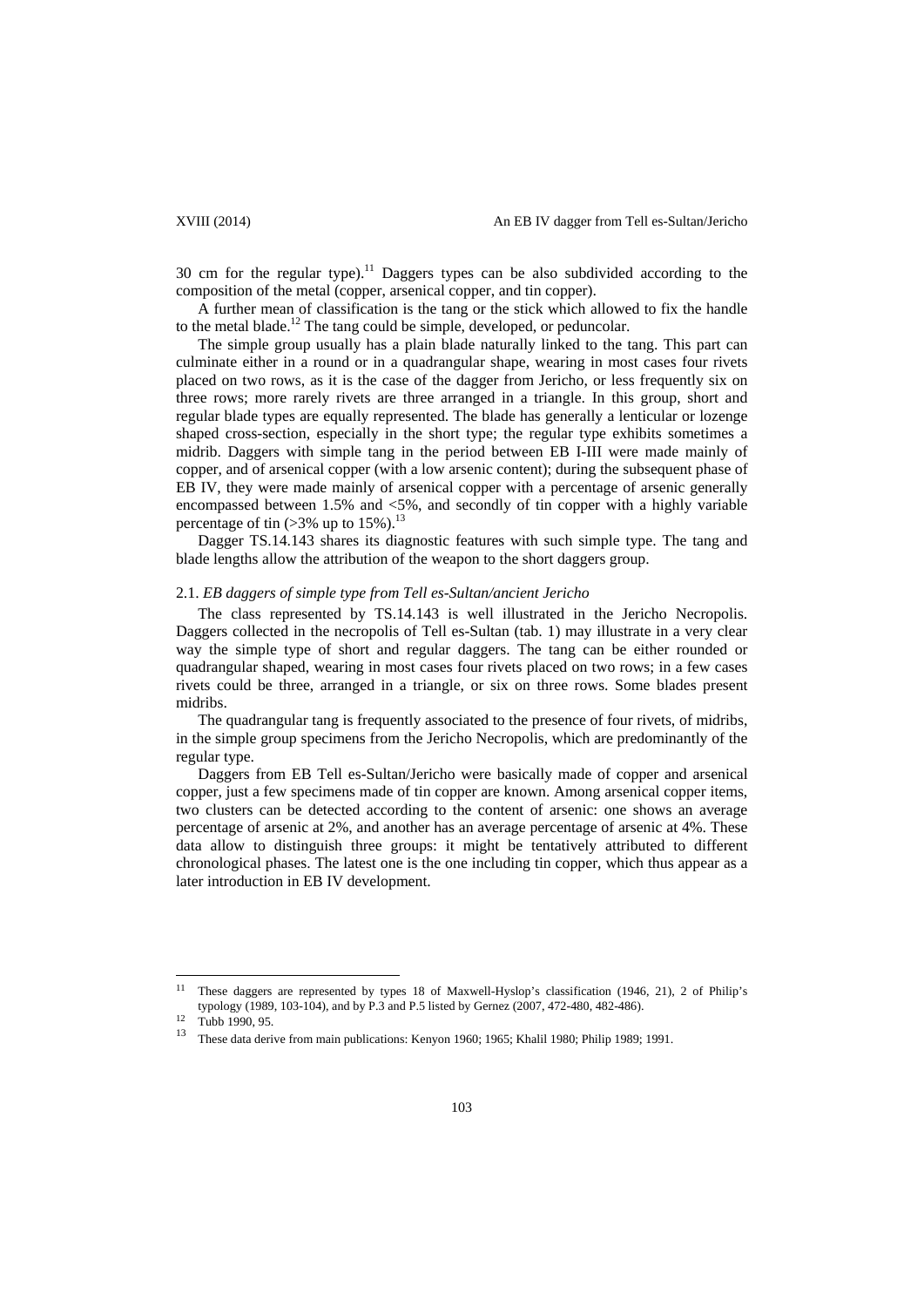| <b>TOMB</b>     | <b>TYPE OF</b> | TANG AND       | <b>METAL</b>   | WEIGHT | <b>LENGHT</b>            | <b>WIDTH</b>           | <b>THICKNESS</b>       | <b>DATE</b>      |
|-----------------|----------------|----------------|----------------|--------|--------------------------|------------------------|------------------------|------------------|
|                 | <b>DAGGER</b>  | <b>RIVETS</b>  |                | (g)    | (cm)                     | (cm)                   | (cm)                   |                  |
|                 | (Short:        | (Simple;       |                |        |                          |                        |                        |                  |
|                 | Regular)       | Developed)     |                |        |                          |                        |                        |                  |
| A 23            | S              | $S - 4$ rivets |                |        | tang 3.6;                | tang 2.6;              | blade 0.8              | EB               |
| Dagger T.       |                |                |                |        | blade 17.2;              | blade 3                |                        | <b>IVA</b>       |
|                 |                |                |                |        | tot. 20.8                |                        |                        |                  |
| A 110           | S              | $S - 4$ rivets | Cu 93.1%,      | 95     | $tan g$ 3.8;             | tang min               | $tan g 0.5$ ;          | EB               |
| Dagger T.       |                |                | As 1.91%       |        | blade 15.7;              | 2.1,                   | blade 0.5              | <b>IVA</b>       |
|                 |                |                |                |        | tot. 19.5                | max 3.1;               |                        |                  |
|                 |                |                |                |        |                          | blade 3                |                        |                  |
| A 111           | S              | S              | Cu 98.1%,      | 61     | preserved                | blade 2.5              | blade 0.4              | EB               |
| Dagger T.       |                |                | As 1.9%        |        | $tan g$ 2.7;             |                        |                        | <b>IVA</b>       |
|                 |                |                |                |        | blade 17.7;              |                        |                        |                  |
| A 132           | S              | $S - 4$ rivets |                | 58     | tot. 20.4<br>tang 2.6;   | tang max               | $tan g$ 0.3;           | EB               |
| Dagger T.       |                |                |                |        | blade 16.5;              | 2.4; blade             | blade 0.5              | <b>IVA</b>       |
|                 |                |                |                |        | tot. 19.1                | max 2.3                |                        |                  |
| $L_1$           | S              | $S - 4$ rivets |                |        | tang 2.8;                | $tan g$ 2;             | tang 0.4;              | EB               |
| (1:2)           |                |                |                |        | blade 16;                | blade 2                | blade 0.4              | <b>IVA</b>       |
| Dagger T.       |                |                |                |        | tot. 18.8                |                        |                        |                  |
| $L_3$           | $\overline{S}$ | $D - 4$ rivets |                |        | tang 3.2;                | $tan g$ 2,4;           | $tan g 0.4$ ;          | EB               |
| Dagger T.       |                |                |                |        | blade 17.2;              | blade 2                | blade 0.6              | <b>IVA</b>       |
|                 |                |                |                |        | tot. 20.4                |                        |                        |                  |
| $L_{2}$ 5       | S              | $S - 4$ rivets |                |        | tang 4;                  | tang 2.8;              | $tan g 0.6$ ;          | EB               |
| Composite T.    |                |                |                |        | blade 19.2;              | blade 2.6              | blade 0.6              | <b>IVA</b>       |
|                 |                |                |                |        | tot. 23.2                |                        |                        |                  |
| L 6             | S              | $S - 4$ rivets | Cu             |        | tang 2.8;                | $tan g$ 3;             | tang 0.2;              | EB               |
| Dagger T.       |                |                | 96.04%.        |        | blade 20;                | blade 2.8              | blade 0.6              | <b>IVA</b>       |
| $\overline{D1}$ | S              | $D - 5$ rivets | As 3.96%<br>Cu |        | tot. 22.8                |                        |                        | EB               |
| Square-Shaft    |                |                | 96.67%.        |        | tang 4.8;<br>blade 16.8; | tang 2.4;<br>blade 3   | tang 0.4;<br>blade 0.5 | <b>IVA</b>       |
|                 |                |                | As 2.71%       |        | tot. 21.6                |                        |                        |                  |
| TS.VAT.2        | S              | $S - 4$ rivets | Cu 88%,        | 31.4   | $tan g$ 2;               | tang 1.6;              | blade 0.4              | EB               |
| Dagger T.       |                |                | As 11.2%       |        | blade 15.3;              | blade 1.7              |                        | <b>IVA</b>       |
|                 |                |                |                |        | tot. 17.3                |                        |                        |                  |
| A 26            | R              | $D - 1$ rivet  | Cu             | 96     | preserved                | tang 1.7;              | $tan g$ 0.2;           | EB               |
| (26:2)          |                |                | 95.58%,        |        | tang 2.3;                | blade 2.3              | blade 0.5              | <b>IVA</b>       |
| Dagger type     |                |                | As 4.36%       |        | blade 28:                |                        |                        |                  |
|                 |                |                |                |        | tot. 30.3                |                        |                        |                  |
| A 28            | $\mathbb{R}$   | $S - 6$ rivets | Cu             |        | tang 3.8;                | tang 3.2;              | blade 0,8              | ${\rm EB}$       |
| Dagger T.       |                |                | 98.51%,        |        | blade 20.8;              | blade 2.6              |                        | <b>IVA</b>       |
|                 |                |                | As 1.49%       |        | tot. 24.6                |                        |                        |                  |
| A 82            | $\mathbb{R}$   | $S - 3$ rivets | $\overline{a}$ |        | tang 4;<br>blade 21.6;   | tang 2.4;<br>blade 2.8 | tang 0.4;<br>blade 0.6 | EB<br><b>IVA</b> |
| Dagger T.       |                |                |                |        | tot. 25.6                |                        |                        |                  |
| A 86            | R              | $S - 3$ rivets | Cu             |        | tang 3.2;                | tang 3.2;              | tang 0.4;              | EB               |
| Dagger T.       |                |                | 96.21%.        |        | blade 22.4;              | blade 2.8              | blade 0.8              | <b>IVA</b>       |
|                 |                |                | As 3.82%       |        | tot. 25.6                |                        |                        |                  |
| A 91            | $\mathbb{R}$   | $S - 3$ rivets |                |        | tang 3.6;                | tang 2;                | tang 0.8;              | EB               |
| Dagger T.       |                |                |                |        | blade 20.8;              | blade 2.8              | blade 0.8              | <b>IVA</b>       |
|                 |                |                |                |        | tot. 24.4                |                        |                        |                  |
| A 95            | $\mathbb{R}$   | $S - 4$ rivets | Cu             |        | tang 2.8;                | $tan g$ 2.8;           | $tan g 0.4$ ;          | EB               |
| Dagger T.       |                |                | 95.28%,        |        | blade 22;                | blade 3.2              | blade 0.6              | <b>IVA</b>       |
|                 |                |                | As 3.31%       |        | tot. 24.8                |                        |                        |                  |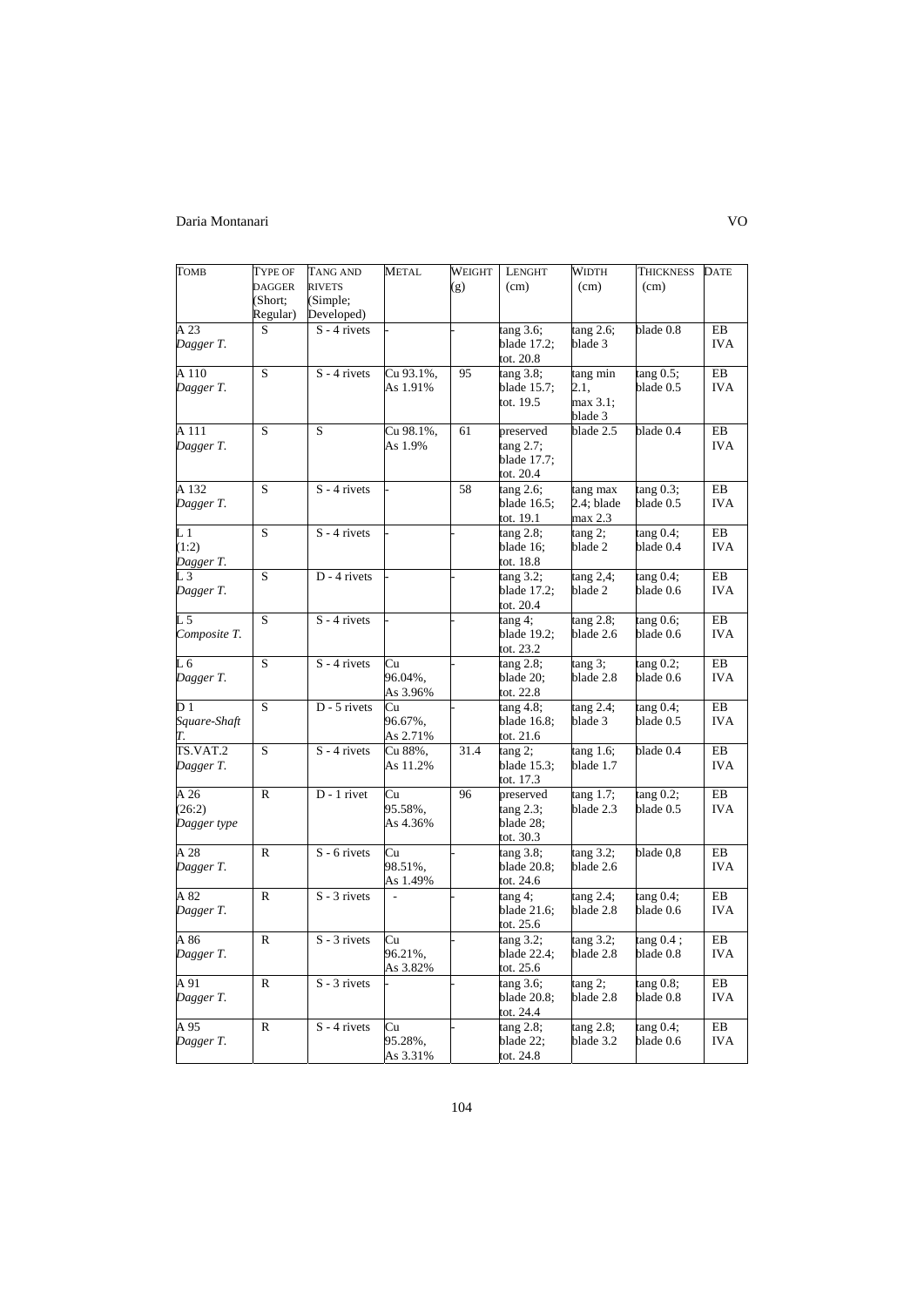# XVIII (2014) An EB IV dagger from Tell es-Sultan/Jericho

| A 128           | $\mathbb{R}$ | $S - 4$ rivets        |           |       | tang 2.8;      | tang 2.6;    | $tan g 0.6$ ;          | EB         |
|-----------------|--------------|-----------------------|-----------|-------|----------------|--------------|------------------------|------------|
| Dagger T.       |              |                       |           |       | blade 22.4;    | blade 2.4    | blade 0.6              | <b>IVA</b> |
|                 |              |                       |           |       | tot. 25.2      |              |                        |            |
| A 129           | R            | $S - 4$ rivets        |           |       | tang 3.8;      | tang 2.4;    | tang 0.4;              | EB         |
| Dagger T.       |              |                       |           |       | blade 23.6;    | blade 2.6    | blade 0.6              | <b>IVA</b> |
|                 |              |                       |           |       | tot. 27.4      |              |                        |            |
| A 131           | R            | $S - 4$ rivets        | Cu 97.9%, | 162   | tang 4;        | tang 2.7;    | tang 0.7;              | EB         |
| (131:1)         |              |                       | As 2.1%   |       | blade 29;      | blade 2.7    | blade 0.7              | <b>IVA</b> |
| Dagger T.       |              |                       |           |       | tot. 33        |              |                        |            |
| A 131           | R            | $S - 4$ rivets        | Cu        |       | tang 4;        | tang 2.8;    | tang 0.4;              | EB         |
| (131:2)         |              |                       | 98.72%,   |       | blade 24.8;    | blade 2.8    | blade 0.4              | <b>IVA</b> |
| Dagger T.       |              |                       | As 1.28%  |       | tot. 28.8      |              |                        |            |
| A26             | $\mathbb{R}$ | $S - 4$ rivets        | Cu        | 145   | $tan g$ 3.7;   | tang 2.9;    | tang 0.5;              | EB         |
| (26:1)          |              |                       | 95.24%,   |       | blade 24;      | blade 2.8    | blade 0.7              | <b>IVA</b> |
| Dagger T.       |              |                       | As 4.76%  |       | tot. 27.7      |              |                        |            |
| <b>B</b> 14     | R            | S <sub>4</sub> rivets |           |       | $tan g$ 3.2;   | tang 2.6;    | blade 0.8              | $\rm EB$   |
| Dagger T.       |              |                       |           |       | blade 22.8     | blade 2.8    |                        | <b>IVA</b> |
| G 83            | R            | D - 6 rivets          | Cu 84.9%, | 143   | tang 5.8;      | tang 2.7;    | $tang 0.\overline{3;}$ | EB         |
| Composite T.    |              |                       | Sn 15%    |       | blade 31.9;    | blade 3      | blade 0.6              | <b>IVB</b> |
|                 |              |                       |           |       | tot. 37.7      |              |                        |            |
| K 26            | $\mathbb{R}$ | $S - 4$ rivets        |           |       | tang 3.6;      | $tang 2.6$ ; | $tan g 0.6$ ;          | EB         |
| Bead T.         |              |                       |           |       | blade 24.4;    | blade 2.4    | blade 0.8              | IV         |
|                 |              |                       |           |       | tot. 28        |              |                        |            |
| $L_1$           | R            | $S - 4$ rivets        |           |       | $tan g 4$ ;    | tang 2.6;    | tang 0.6;              | EB         |
| (1:1)           |              |                       |           |       | blade 25.2;    | blade 2.8    | blade 0.6              | <b>IVA</b> |
| Dagger T.       |              |                       |           |       | tot. 29.2      |              |                        |            |
| L2              | R            | $S - 4$ rivets        |           |       | $tan g$ 2.8;   | tang 2.4;    | $tan g 0.8$ ;          | EB         |
| (2:6)           |              |                       |           |       | blade 21.6;    | blade 2.4    | blade 0.8              | <b>IVA</b> |
| Composite T.    |              |                       |           |       | tot. 24.4      |              |                        |            |
| $\overline{L}2$ | $\mathbb{R}$ | $S - 6$ rivets        |           |       | $t$ ang 6;     | tang 2.8;    | tang 0.4;              | EB         |
| (2:5)           |              |                       |           |       | blade 24;      | blade 2.8    | blade 0.4              | <b>IVA</b> |
| Composite T.    |              |                       |           |       | tot. $30$      |              |                        |            |
| $L_4$           | $\mathbb{R}$ | $S - 3$ rivets        | Cu        |       | tang 3.6;      | tang 2.8;    | tang 0.4;              | EB         |
| Dagger T.       |              |                       | 87.95%,   |       | blade 21.6;    | blade 2.6    | blade 0.4              | <b>IVA</b> |
|                 |              |                       | Sn 8.45%, |       | tot. 25.2      |              |                        |            |
|                 |              |                       | As 3.6%   |       |                |              |                        |            |
| L <sub>7</sub>  | $\mathbb{R}$ | $S - 4$ rivets        |           |       | tang 4.4;      | tang 2.8;    | tang 0.2;              | EB         |
| Composite T.    |              |                       |           |       | blade 23.6;    | blade 2.8    | blade 0.4              | <b>IVA</b> |
|                 |              |                       |           |       | tot. $28$      |              |                        |            |
| M 13            | $\mathbb{R}$ | $S - 4$ rivets        |           |       | tang 5.2;      | $tang 2.4$ ; | tang 0.6;              | EB         |
| Composite       |              |                       |           |       | blade 21.6     | blade 2.4    | blade 0.8              | <b>IVB</b> |
| T.e             |              |                       |           |       | tot. $26.8$    |              |                        |            |
| M 16            | $\mathbb{R}$ | D - 6 rivets          | Cu        | 109   | tang 6.2;      | tang min 2   | tang 0.3;              | EB         |
| Composite T.    |              |                       |           |       | blade $21.4$ ; | max 2.8;     | blade 0.5              | <b>IVB</b> |
|                 |              |                       |           |       | tot. 27.6      | blade 3      |                        |            |
| P 12            | R            | S 2 rivets            |           |       | tang 2.8;      | tang 2;      | $b$ lade 0.3           | ${\rm EB}$ |
| Outsize T.      |              |                       |           |       | blade 22.8;    | blade 2      |                        | <b>IVA</b> |
|                 |              |                       |           |       | tot. 25.6      |              |                        |            |
| TS.VAT.1        | R            | $S - 4$ rivets        | Cu 98%    | 175.7 | tang 3.8;      | tang 2.8;    | tang 0.5;              | EB         |
| Dagger T.       |              |                       |           |       | blade 24.8;    | blade 3      | blade 0.7              | <b>IVA</b> |
|                 |              |                       |           |       | tot. 28.6      |              |                        |            |

Tab. 1 - Comparative table of daggers recovered in Early Bronze IV tombs of Jericho Necropolis.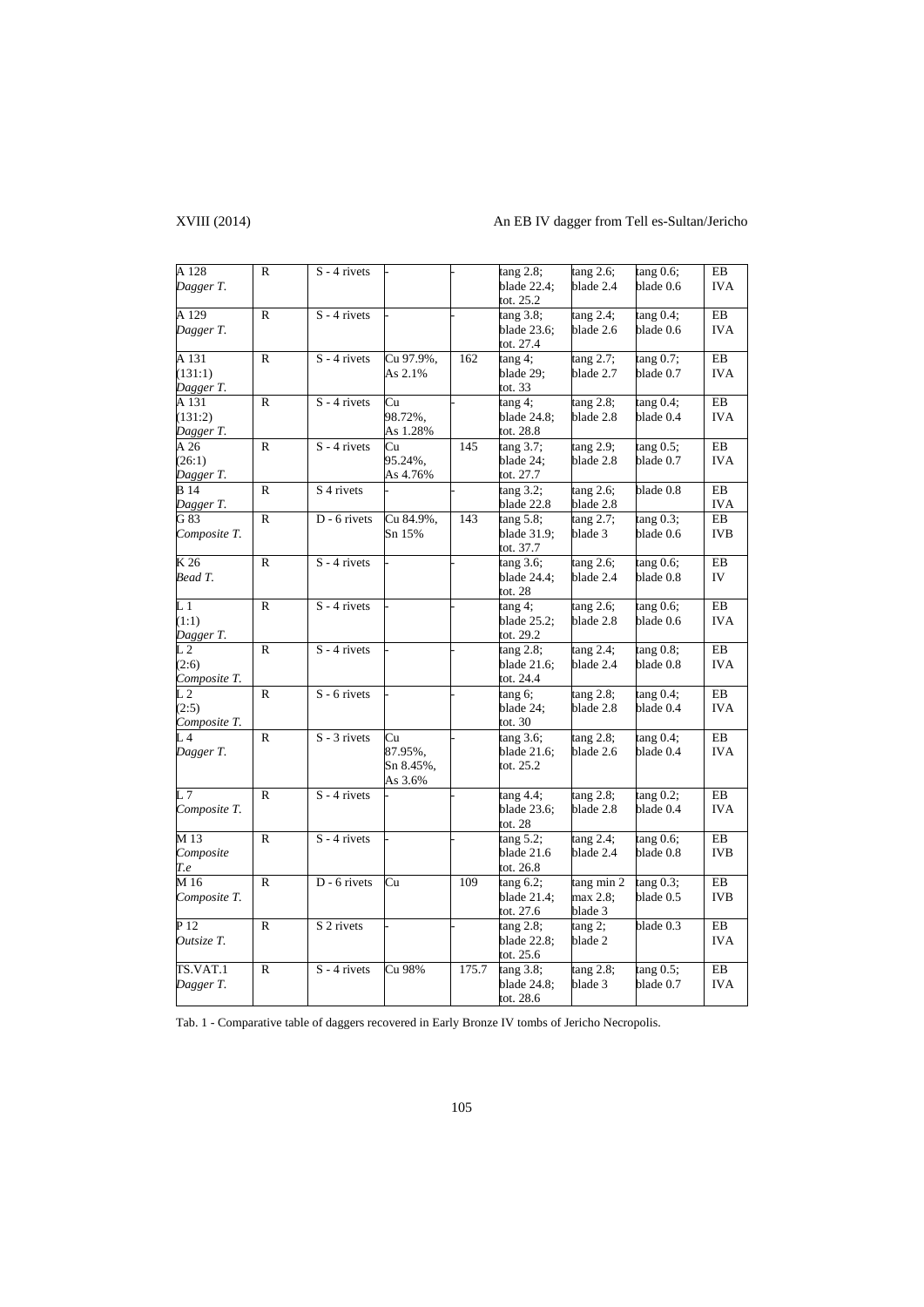## 3. COMPARISONS TO THE DAGGER TS.14.143

Consistent comparisons to dagger TS.14.143 can be observed within the repertoire of Tell es-Sultan, in specimens dated to the EB IV, and among weapons recovered in other coeval Southern Levantine necropolis.

TS.14.143 can be paralleled particularly with two short daggers and to one regular dagger recovered in three tombs of Tell es-Sultan, namely Tombs A110 and  $L1$ ,<sup>14</sup> and Tomb A131,<sup>15</sup> all graves belonging to the Dagger Type group<sup>16</sup> and dated to EB IVA.<sup>17</sup>

The short dagger from Tomb L1 (fig. 5:2) possibly represents the more reliable comparison. In fact, it exhibits the same overall dimensions and shows a very alike trapezoidal tang, with four rivets arranged in a similar way, and a blade that develops in the same manner, but with a thicker trapezoidal cross-section.

The dagger from Tomb A110 (fig. 5:3), made of arsenical copper, exhibits a roughly trapezoidal tang with four rivets, similarly to TS.14.143, but in respect of the latter one it has a thicker and lozenge shaped cross-section.<sup>19</sup>

The regular dagger from Tomb A131 (fig. 5:4), made of arsenical copper, has a trapezoidal tang, but more expanded due to greater dimensions, four rivets, a similar plain shape of the blade, but a more bulged trapezoidal cross-section.<sup>20</sup>

Extending the look to other sites of the Southern Levant, comparable specimens can be also found in necropolis of Tell el-'Ajjul, in Palestine, and of Tell el-'Umeiri, in Transjordan. The regular dagger from Tomb 1531 at Tell el-'Ajjul (fig. 5:5), $^{21}$  made of arsenical copper and dated to the EB IVB, similarly to TS.14.143 has a trapezoidal tang, but more marked, with four rivets and a plain blade with thin but lozenge shaped crosssection. The regular dagger recovered in Tomb 64 at Tell el-'Umeiri (fig.  $5:6$ ),<sup>22</sup> made of bronze, is characterized by a roughly trapezoidal tang with four rivets, a plain blade and a lozenge shaped cross-section.

# 4. CONCLUSIONS: A NEW DAGGER FROM THE EB IV JERICHO NECROPOLIS

In Southern Levant, daggers appear in funerary equipment since the beginning of the Early Bronze Age, made of copper and, at later stage, of alloyed copper (basically arsenic), and they are displayed alone or, more rarely, with other weapons, such as javelins.<sup>23</sup>

 $\overline{\phantom{a}}$ 

<sup>&</sup>lt;sup>14</sup> Respectively: Kenyon 1960, 196, fig. 70:10; 1965, 54-56, fig. 24:8.<br><sup>15</sup> Kenyon 1965, 52-53, fig. 24:5.

<sup>16</sup> Kenyon 1960, 181-182. 17 Nigro 2003c, 136-137.

<sup>&</sup>lt;sup>18</sup> Tomb L1 is a single crouched burial; the dead was provided with two daggers, placed near the forearms near hands, and some sheep's bones.<br><sup>19</sup> Tomb A110 is a single crouched burial equipped with the dagger.<br><sup>20</sup> Tomb A131 is a double burial, originally crouched, both deceased were provided with a dagger, displaced

beside the chest.<br>
<sup>21</sup> Petrie 1932, pl. XI:57.<br>
<sup>22</sup> Dubis 2002, 226, fig. 11.2:7.

<sup>23</sup> Montanari 2013, 110.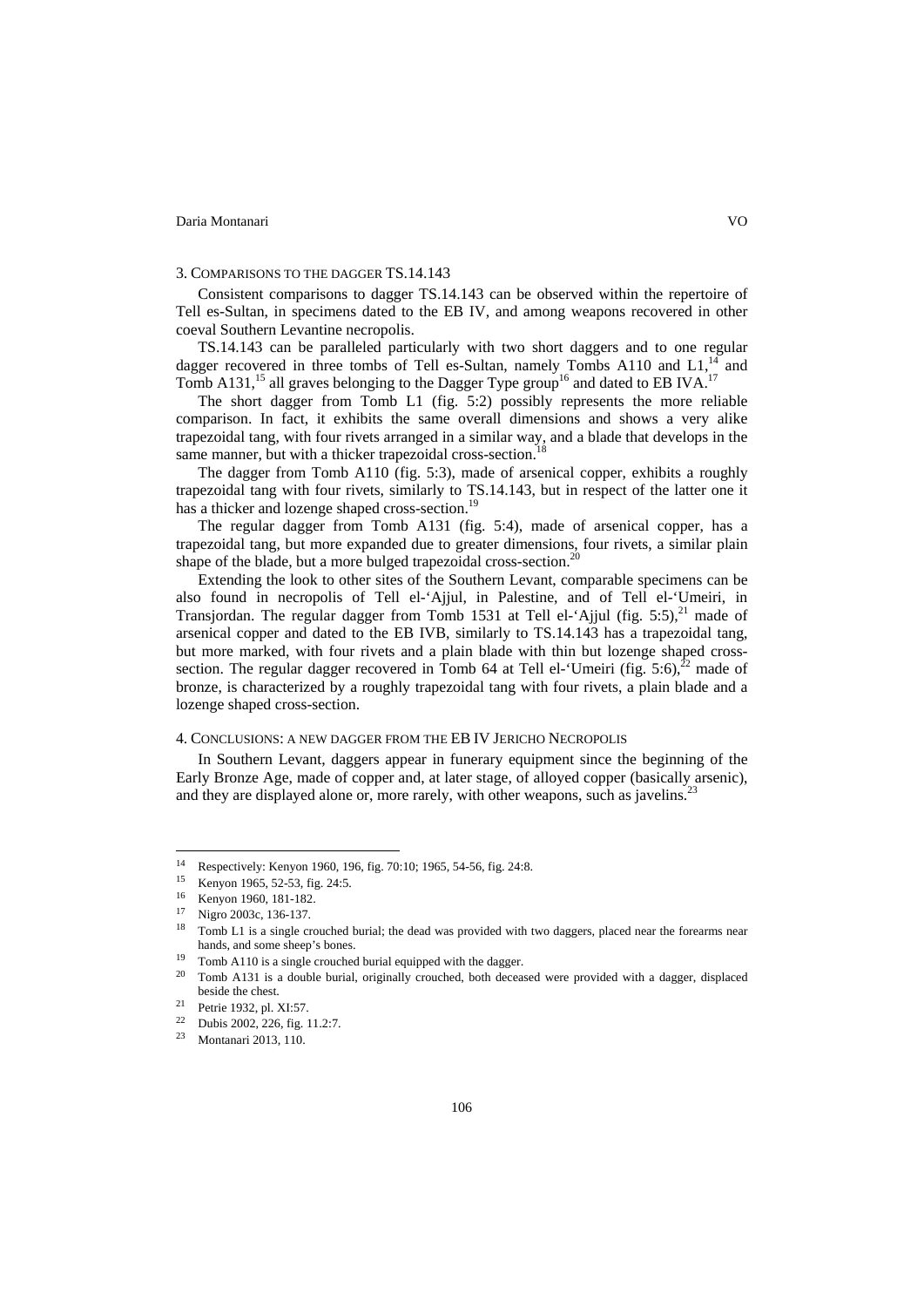Moreover, short daggers of simple type, as like as dagger TS.14.143, are attested during each phase of the Early Bronze Age and homogeneously widespread in the region, placing themselves as an emblematic class of weaponry of the Southern Levant.

The simple indication available about the original context of the newly discovered dagger from Jericho, as well as its just illustrated features and comparisons suggest that dagger TS.14.143 was originally deposited in an Early Bronze IVA shaft tomb, probably belonging to the so-called "Dagger Type" group. Tombs of this kind were located in Areas B, G, L, and mainly in Area A, where well-fitting comparisons to TS.14.143 were retrieved. The latter was located directly to the north-west of the tell, where dagger TS.14.143 was presumably collected.

In conclusion, dagger TS.14.143 highlights a common type of short daggers occurring in a vast number of individual tombs (tab. 1), which may be associated with a distinguished social group (warriors?), even though such weapons may have been more widely and simply intended to stress the social rank of their owners, not necessarily in a direct connection to a military class.

### **REFERENCES**

ANTONETTI, S.

- 2003 Armi di bronzo elle sepolture di guerrieri in Palestina nel II millennio a.C.: G. CAPRIOTTI VITOZZI (ed.), *L'uomo, la pietra, i metalli. Tesori della terra dal Piceno al Mediterraneo*, San Benedetto del Tronto 2003, pp. 76-79.
- 2005 Sepolture di guerrieri in Palestina nell'Età del Bronzo Medio: A. DI LUDOVICO D. NADALI (a cura di), *Studi in onore di Paolo Matthiae. Presentati in occasione del suo sessantacinquesimo compleanno* (Contributi e Materiali di Archeologia Orientale X), Roma 2005, pp. 5-36.

BURKE, A.A.

2008 *"Walled up to heaven". The evolution of Middle Bronze Age fortification strategies in the Levant* (Studies in the Archaeology and History of the Levant 4), Winona Lake 2008.

COHEN, S.L.

- 2009 Continuities and Discontinuities: A Re-Examination of the Intermediate Bronze Age Middle Bronze Age Transition in Palestine: *Bulletin of American School of Oriental Research* 354 (2009), pp. 1-13.
- 2012 Weaponry and Warrior Burials: patterns of disposal and social change in the southern Levant: R. MATTHEWS - J. CURTIS (eds.), *Proceedings of the 7th International Congress on the Archaeology of the Ancient Near East 12 April - 16 April 2010, the British Museum and UCL, London*, Wiesbaden 2012, pp. 307-319.

D'ANDREA, M.

2013 Of Pots and Weapons: Constructing the Identities during the Late 3rd Millennium BC in the Southern Levant: L. BOMBARDIERI - A. D'AGOSTINO - G. GUARDUCCI - V. ORSI - S. VALENTINI (eds.), *SOMA 2012 Identity and Connectivity Proceedings of the 16th Symposium on Mediterranean Archaeology, Florence, Italy, 1–3 March 2012, vol. I* (British Archaeological Reports International Series 2581), Oxford 2013, pp. 137-146.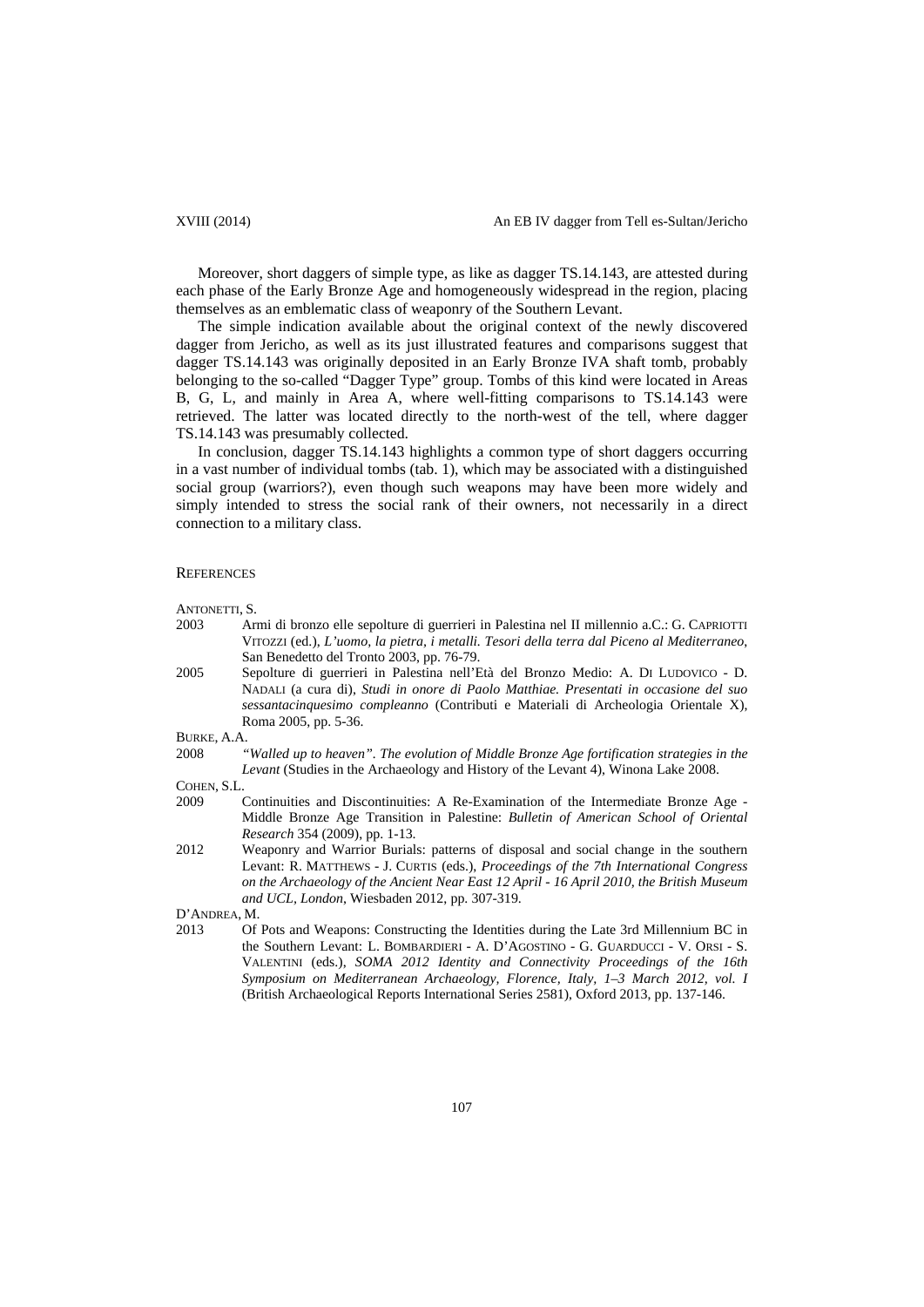DOUMET-SERHAL, C.

- 2004 Weapons from the Middle Bronze Age Burials in Sidon: C. DOUMET-SERHAL (ed.), *Decade. A Decade of Archaeology and History in the Lebanon* (Archaeology and History in the Lebanon Special Edition), Beirut 2004, pp. 154-177.
- DOUMET-SERHAL, C. KOPETZKY, K.
- 2011-2012 Sidon and Tell el-Dab'a: Two Cities One Story. A Highlight on Metal Artefacts from the Middle Bronze Age Graves: C. DOUMET-SERHAL - A. RABATE - A. RESEK (eds.), *And Canaan Begat Sidon his Firstborn. A tribut to Dr. John Curtis on his 65th birthday* (Archaeology & History in the Lebanon 34-35), Beirut 2011-2012, pp. 9-52.

DUBIS, E.

2002 Metal Objects: L.G. HARRIS - D.R. CLARK - L.T. GERATY - R.W. YOUNKER - Ø.S. LABIANCA, *Madaba Plains Project 5: The 1994 Season at Tall al-'Umayri and Subsequent Studies*, Berrien Springs 2002, pp. 222-229.

GERNEZ, G.

2007 *L'armement en métal au Proche et Moyen-Orient Des origines à 1750 av. J.-C.*, Paris 2007.

KHALIL, L.A.

- 1980 *The Composition and Technology of Copper Artefacts from Jericho and some related sites*, London 1980.
- KENYON, K.M.
- 1956 Tombs of the Intermediate Early Bronze-Middle Bronze Age at Tell el-Ajjul: *Annual of the Department of Antiquities of Jordan* 3 (1956), pp. 41-55.
- 1960 *Excavations at Jericho. Volume One. The Tombs excavated in 1952-1954*, London 1960.
- 1965 *Excavations at Jericho. Volume Two. The Tombs Excavated in 1955-1958*, London 1965. MAXWELL-HYSLOP, K.R.
- 1946 Daggers and Swords in Western Asia. A Study from Prehistoric Times to 600 B.C.: *Iraq* 8 (1946), pp. 1-64.
- MERKEL, J.F. DEVER, W.G.
- 1989 Metalworking technology at the end of the Early Bronze Age in the Southern Levant: *Institute for Archaeo-Metallurgical Studies Newsletter* 14 (1989), pp. 1-4.
- MONTANARI, D.
- 2013 A copper javelin head in the UCL Palestinian Collection: *Vicino Oriente* XVII (2013), pp. 105-114.
- MUHLY, J.D.
- 2003 Metalworking/Mining in the Levant: S. RICHARD (ed.), *Near Eastern Archaeology: A Reader*, Winona Lake 2003, pp. 179-180.

NIGRO, L.

- 1999 Sei corredi tombali del Bronzo Antico IV dalla necropoli di Gerico ai Musei Vaticani: *Monumenti Musei e Gallerie Pontificie* XIX (1999), pp. 5-22.
- 2003a L'ascia fenestrata e il pugnale venato: due tipologie di armi d'apparato e l'inizio dell'età del Bronzo Medio in Palestina: *Bollettino dei Monumenti e Musei e Gallerie Pontificie* 23 (2003), pp. 7-42.
- 2003b Dal rame al bronzo (senza trascurare l'oro e l'argento). La metallurgia e la nascita delle città-stato in Siria e Palestina nel III millennio a.C.: G. CAPRIOTTI VITOZZI (ed.), *L'uomo, la pietra, i metalli. Tesori della terra dal Piceno al Mediterraneo*, San Benedetto del Tronto 2003, pp. 62-69.
- 2003c Tell es-Sultan in the Early Bronze Age IV (2300-2000 BC). Settlement *vs* Necropolis A Stratigraphic Periodization: *Contributi e Materiali di Archeologia Orientale* IX (2003), pp. 121-158.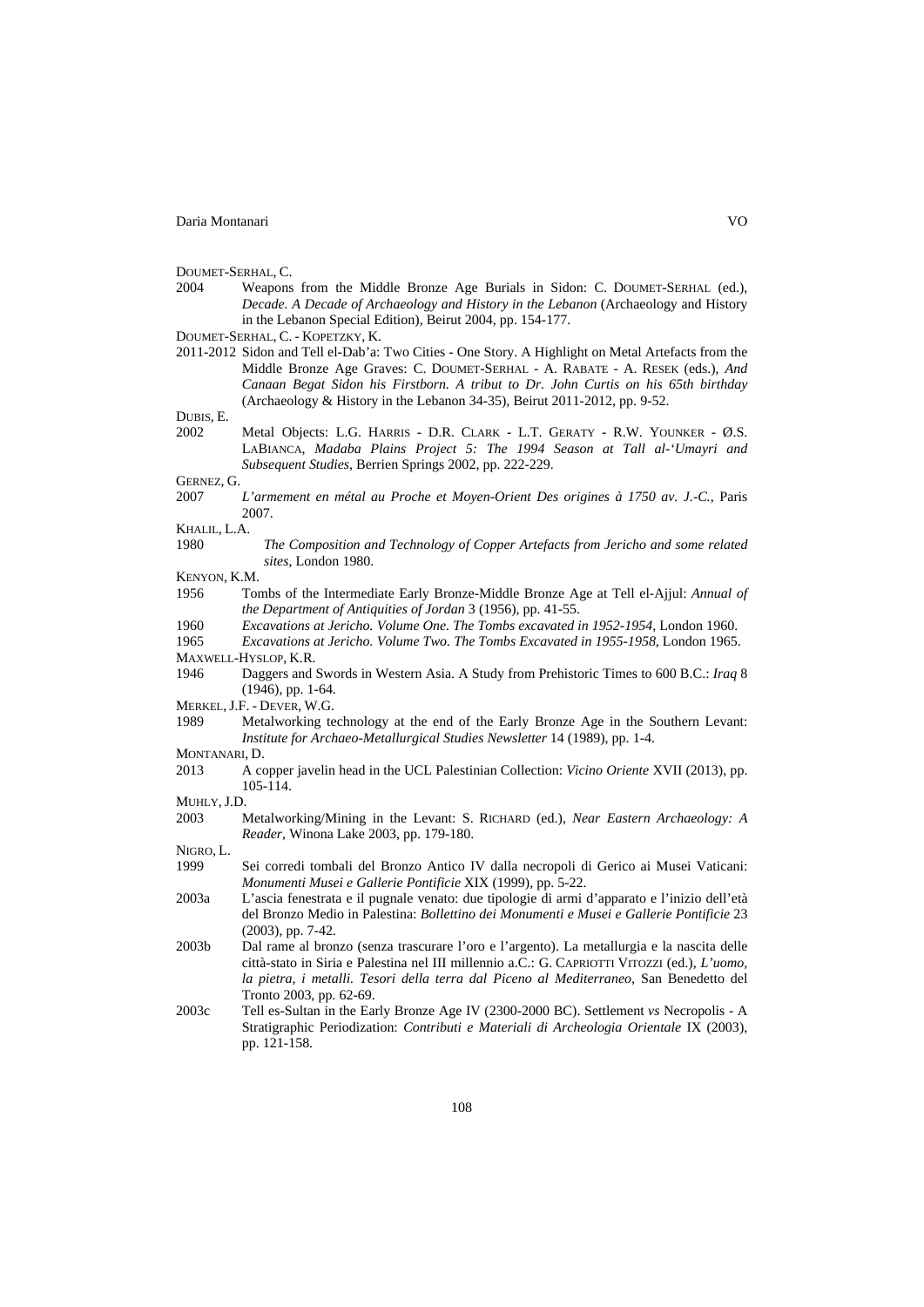- NIGRO, L. MARCHETTI, N.
- 1998 *Scavi a Gerico, 1997. Relazione preliminare sulla prima campagna di scavi e prospezioni archeologiche a Tell es-Sultan, Palestina* (Quaderni di Gerico 1), Roma 1998.
- 2000 *Excavations at Jericho, 1998. Preliminary Report on the Second Season of Excavations and Surveys at Tell es-Sultan, Palestine* (Quaderni di Gerico 2), Rome 2000.
- NIGRO, L. MARCHETTI, N. YASSINE, J. GHAYADA, M.
- 2000 Third Season of Excavations of the Italian-Palestinian Expedition at Tell es-Sultan/Jericho, October-November 1999: *Orient Express* 2000/4, pp. 82-84.
- NIGRO, L. SALA, M. TAHA, H.
- 2011 *Archaeological Heritage in the Jericho Oasis. A systematic catalogue of archaeological sites for the sake of their protection and cultural valorization* (Rome «La Sapienza» Studies on the Archaeology of Palestine & Transjordan 7), Rome 2011.
- NIGRO, L. SALA, M. TAHA, H. YASSINE, J.
- 2011 The Early Bronze Age Palace and Fortifications at Tell es-Sultan/Jericho. The  $6<sup>th</sup>$   $7<sup>th</sup>$ seasons (2010-2011) by Rome "La Sapienza" University and the Palestinian MOTA-DACH*: Scienze dell'Antichità* 17 (2011), pp. 571-597.
- NIGRO, L. TAHA, H.
- 2009 Renewed Excavations and Restorations at Tell es-Sultan/Ancient Jericho. Fifth Season March-April 2009: *Scienze dell'Antichità* 15 (2009), pp. 733-744.
- NIGRO, L. TAHA, H. (eds.)
- 2006 *Tell es-Sultan/Jericho in the Context of the Jordan Valley: Site Management, Conservation and Sustainable Development. Proceedings of the International Workshop Held in Ariha 7th - 11th February 2005 by the Palestinian Department of Antiquities and Cultural Heritage - Ministry of Tourism and Antiquities, UNESCO Office - Ramallah, Rome "La Sapienza" University* (Rome «La Sapienza» Studies on the Archaeology of Palestine & Transjordan 2), Rome 2006.
- OREN, E.D.
- 1971 A Middle Bronze Age I Warrior Tomb at Beth-Shan: *Zeitschrift des deutschen Palästina-Vereins* 87 (1971), pp. 109-139.
- PALUMBO, G.
- 1986 Per un'analisi delle sepolture contratte del bronzo antico IV di Gerico: *Contributi e Materiali di Archeologia Orientale* I (1986), pp. 287-306.

PETRIE, W.M.F.

- 1989 *Metal Weapons of the Early and Middle Bronze Ages in Syria-Palestine* (British Archaeological Reports International Series 526), Oxford 1989.
- 1991 Tin, Arsenic, Lead: Alloying Practices in Syria-Palestine around 2000 B.C.: *Levant* 23 (1991), pp. 93-104.
- 1995 Warrior Burials in the Ancient Near-Eastern Bronze Age: the Evidence from Mesopotamia, Western Iran and Syria-Palestine: S. CAMPBELL - A. GREEN (eds.), *The Archaeology of the Death in the Ancient Near East*, Exeter 1995, pp. 140-154.

ROWE, A.

1935 The 1934 Excavations at Gezer: *Palestine Exploration Fund Quarterly Statement* 67 (1935), pp. 19-33.

2000 Tell Arqa: *Bulletin d'Archéologie et d'Architecture Libanaises* 4 (2000), pp. 5-74.

TUBB, J.N.

1990 *Excavations at the Early Bronze Age Cemetery of Tiwal esh-Sharqi*, London 1990.

<sup>1932</sup> *Ancient Gaza II. Tell el-Ajjul* (British School of Archaeology in Egypt 54), London 1932. PHILIP, G.

THALMANN, J.P.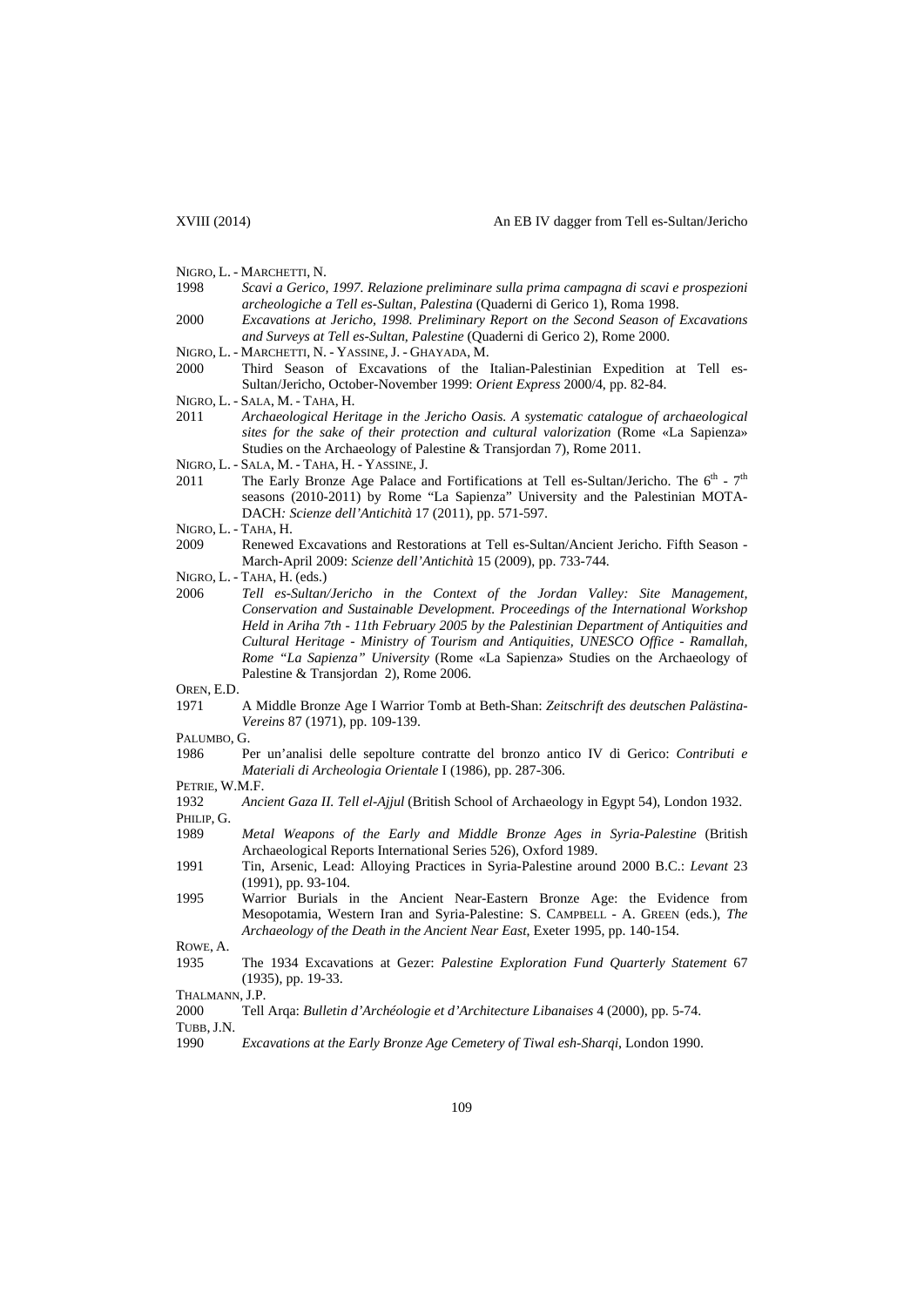

Fig. 1 - Dagger TS.14.143 from Fig. 3 - Reconstructive drawing<br>
Tell es-Sultan/ancient Jericho. 6 f the dagger TS 14.143 from



Fig. 2 - Detail of trapezoidal tang and rivet holes of dagger TS.14.143



of the dagger TS.14.143 from Tell es-Sultan/ancient Jericho, ratio 1:2.



from Jericho. Fig. 4 - Magnification of the lower preserved rivet hole.